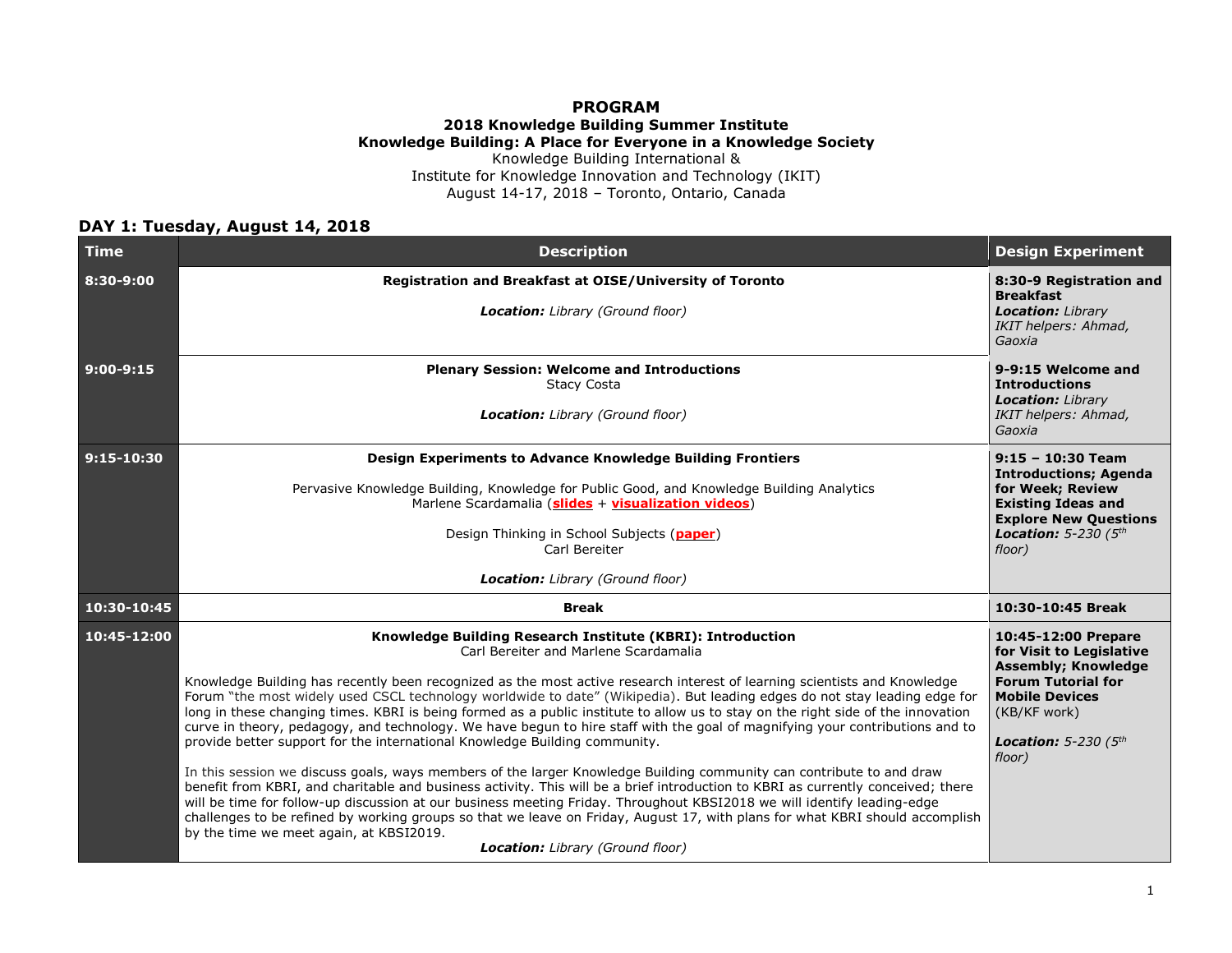| 12:00-1:00    | New Opportunities for the Advancement of Knowledge Building                                                                                                                                                                                                                                                                                  | 12:00-1:00 Lunch<br><b>Location:</b> Library                                                                                                                                                                                                                                                                                                                                                                                                                                                                                                                                                                                                                                                                                                                                                                                                                                                                                   |                                                                                                                                                                                                                                                                                                                                                                                                                                                                                                                                                                                                                                                                                                                                                                                                                                         |                                                  |  |
|---------------|----------------------------------------------------------------------------------------------------------------------------------------------------------------------------------------------------------------------------------------------------------------------------------------------------------------------------------------------|--------------------------------------------------------------------------------------------------------------------------------------------------------------------------------------------------------------------------------------------------------------------------------------------------------------------------------------------------------------------------------------------------------------------------------------------------------------------------------------------------------------------------------------------------------------------------------------------------------------------------------------------------------------------------------------------------------------------------------------------------------------------------------------------------------------------------------------------------------------------------------------------------------------------------------|-----------------------------------------------------------------------------------------------------------------------------------------------------------------------------------------------------------------------------------------------------------------------------------------------------------------------------------------------------------------------------------------------------------------------------------------------------------------------------------------------------------------------------------------------------------------------------------------------------------------------------------------------------------------------------------------------------------------------------------------------------------------------------------------------------------------------------------------|--------------------------------------------------|--|
|               | Continuing and Professional Learning, OISE/University of Toronto<br>Wendy Baker, Michael Cassidy, Elisabeth Rees-Johnstone                                                                                                                                                                                                                   |                                                                                                                                                                                                                                                                                                                                                                                                                                                                                                                                                                                                                                                                                                                                                                                                                                                                                                                                |                                                                                                                                                                                                                                                                                                                                                                                                                                                                                                                                                                                                                                                                                                                                                                                                                                         |                                                  |  |
|               |                                                                                                                                                                                                                                                                                                                                              | Knowledge Building as Part of a Comprehensive Child Well-Being Strategy<br>Jean Clinton                                                                                                                                                                                                                                                                                                                                                                                                                                                                                                                                                                                                                                                                                                                                                                                                                                        |                                                                                                                                                                                                                                                                                                                                                                                                                                                                                                                                                                                                                                                                                                                                                                                                                                         |                                                  |  |
|               |                                                                                                                                                                                                                                                                                                                                              | Meaningful Use of New Sources of Data for Knowledge Building<br>Seng Chee Tan                                                                                                                                                                                                                                                                                                                                                                                                                                                                                                                                                                                                                                                                                                                                                                                                                                                  |                                                                                                                                                                                                                                                                                                                                                                                                                                                                                                                                                                                                                                                                                                                                                                                                                                         |                                                  |  |
|               |                                                                                                                                                                                                                                                                                                                                              | Learning Sciences International Grant<br>Chin-Chung Tsai                                                                                                                                                                                                                                                                                                                                                                                                                                                                                                                                                                                                                                                                                                                                                                                                                                                                       |                                                                                                                                                                                                                                                                                                                                                                                                                                                                                                                                                                                                                                                                                                                                                                                                                                         |                                                  |  |
|               |                                                                                                                                                                                                                                                                                                                                              | Creative Thinking OECD 2021<br>Marlene Scardamalia                                                                                                                                                                                                                                                                                                                                                                                                                                                                                                                                                                                                                                                                                                                                                                                                                                                                             |                                                                                                                                                                                                                                                                                                                                                                                                                                                                                                                                                                                                                                                                                                                                                                                                                                         |                                                  |  |
|               |                                                                                                                                                                                                                                                                                                                                              | <b>Location:</b> Library (Ground floor)                                                                                                                                                                                                                                                                                                                                                                                                                                                                                                                                                                                                                                                                                                                                                                                                                                                                                        |                                                                                                                                                                                                                                                                                                                                                                                                                                                                                                                                                                                                                                                                                                                                                                                                                                         |                                                  |  |
| $1:00 - 2:00$ |                                                                                                                                                                                                                                                                                                                                              | LUNCH at OISE/UT AND POSTER SET UP<br><b>Location:</b> Library (Ground floor)                                                                                                                                                                                                                                                                                                                                                                                                                                                                                                                                                                                                                                                                                                                                                                                                                                                  |                                                                                                                                                                                                                                                                                                                                                                                                                                                                                                                                                                                                                                                                                                                                                                                                                                         | 1:00-1:20 Walk to<br><b>Legislative Building</b> |  |
|               | The "Nexus" lounge on the $12th$ floor will also be available for KBSI participants to go to during lunch times and throughout the<br>day. It's a lovely space to retreat to, to have quiet time, small-group meetings, and to enjoy a view of the city.                                                                                     |                                                                                                                                                                                                                                                                                                                                                                                                                                                                                                                                                                                                                                                                                                                                                                                                                                                                                                                                |                                                                                                                                                                                                                                                                                                                                                                                                                                                                                                                                                                                                                                                                                                                                                                                                                                         |                                                  |  |
|               |                                                                                                                                                                                                                                                                                                                                              | <b>Parallel Sessions</b>                                                                                                                                                                                                                                                                                                                                                                                                                                                                                                                                                                                                                                                                                                                                                                                                                                                                                                       |                                                                                                                                                                                                                                                                                                                                                                                                                                                                                                                                                                                                                                                                                                                                                                                                                                         |                                                  |  |
| $2:00 - 3:00$ | <b>Collaboratory Workshop (Part 1</b><br>- Demo)<br>Renato Carvalho, OISE/University<br>of Toronto, IKIT, Canada, Mei-Hwa<br>Chen, Ninad Chaudhari, Karan<br>Sheth, The State University of New<br>York at Albany, USA, & Brian<br>Zijlstra, OISE/University of<br>Toronto, IKIT, Canada.<br><b>Location:</b> Library<br>(Abstract) (Slides) | <b>Building Innovative Capacity:</b><br>Knowledge Building in Professional<br><b>Learning Contexts</b><br><b>Chair:</b> Chew Lee Teo<br><b>Location:</b> 5-240 ( $5th floor$ )<br>The Boundaries of Knowledge Society to<br>Prepare Teachers in Iran. Mahmoud<br>Talkhabi, Farhangian University, Iran,<br>Erfane Ghasempour Kholshroodi, University<br>of Tehran, Iran, Ahmad Khanlari,<br>OISE/University of Toronto, IKIT, Canada,<br>Elahe Ghasempour Khoshroodi, Islamic<br>University of Arak, Iran. (Paper)<br>ViSuAl The Video Supported Collaborative<br>Learning Knowledge Alliance Erasmus+<br>(EU)-project. José Ramos, Universidad de<br>Evora, Portugal, Frank de Jong, Aeres<br>University of Applied Sciences Wageningen,<br>Netherlands, Maaike Vonk, Ruis Espadeiro,<br>Alberto Cattaneo, Ali Leijen, Sirpa Laitinen-<br>Vaananen, Eila Burns, Marije Bent, Narda<br>Tiebosch, & Hinno Bel. (Paper) (Slides) | <b>Knowledge Building and Diverse</b><br><b>Learners: Collective Responsibility for</b><br>All<br><b>Chair:</b> Carol K. K. Chan<br><b>Location:</b> 5-250 ( $5th$ floor)<br>Getting Started with Knowledge Building-<br>Student Voices and Perspectives in the<br>Junior and Intermediate Classroom. Bijan<br>Nagji and Christine Vanderwall, PL<br>Robertson PS, Halton District School Board<br>(HDSB), Ontario, Canada.<br>Building Knowledge and Community Well-<br>being. Suzana Milinovich, Tiffany Hills PS,<br>Hamilton-Wentworth District School Board<br>(HWDSB), Ontario, Canada. (Slides)<br>Developing Low-Achieving Students'<br>Understanding and Engagement in<br>Productive Discourse through Meta-Talk in<br>Knowledge Building. Yuyao Tong, Carol K.<br>K. Chan, The University of Hong Kong,<br>Hong Kong. (Paper) | 1:30-3:00 Legislative<br><b>Assembly Tour</b>    |  |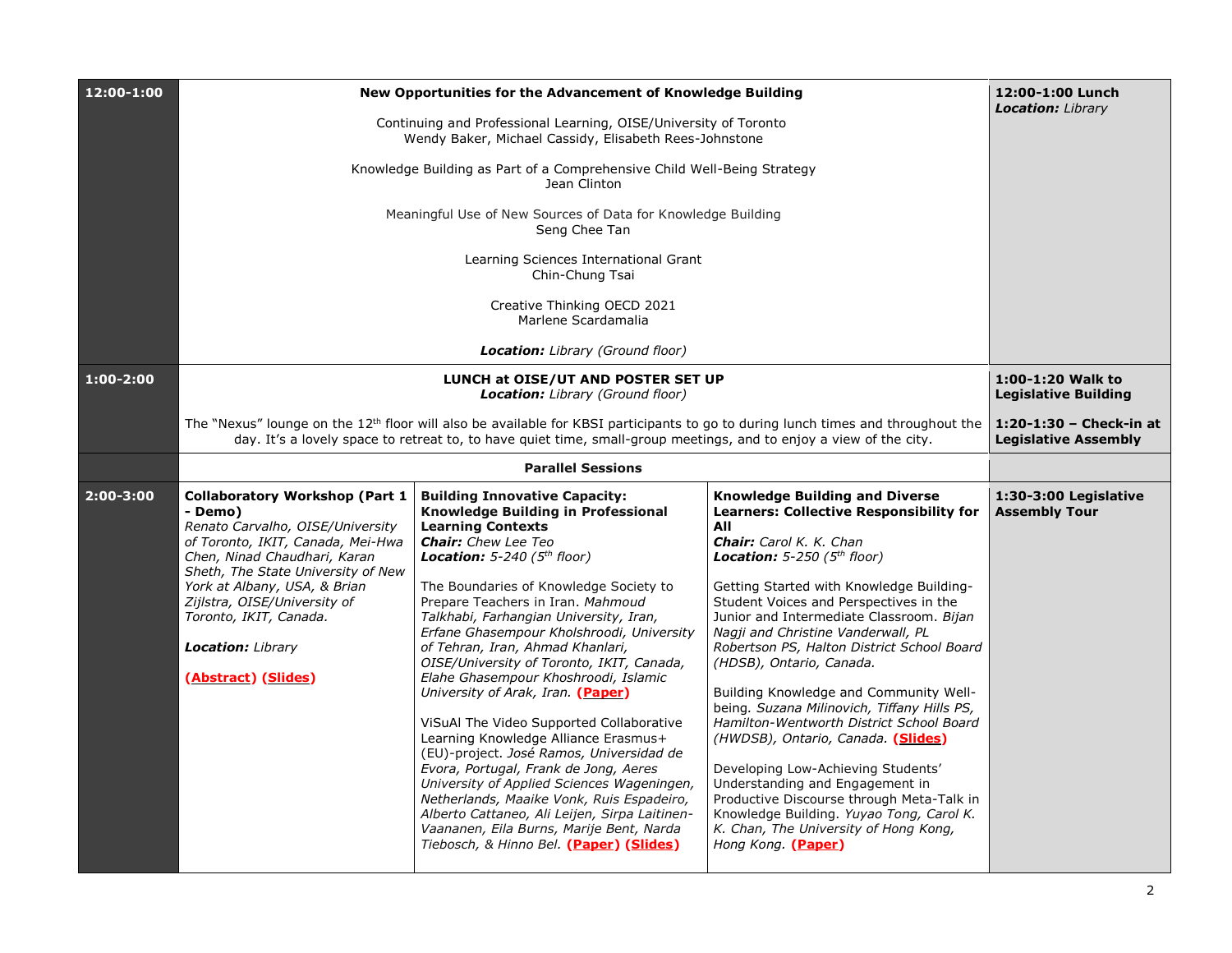|               |                                                                                                                                                                                                                                                                                                                                                | A Case Study in 21st Century Teaching &<br>Learning: Getting It Right or Getting It<br>Started? Sandy McAuley, University of<br>Prince Edward Island, PEI, Canada.<br>(Abstract)                                                                                                                                                                                                                                                           |                                                                            |
|---------------|------------------------------------------------------------------------------------------------------------------------------------------------------------------------------------------------------------------------------------------------------------------------------------------------------------------------------------------------|--------------------------------------------------------------------------------------------------------------------------------------------------------------------------------------------------------------------------------------------------------------------------------------------------------------------------------------------------------------------------------------------------------------------------------------------|----------------------------------------------------------------------------|
| $3:15 - 4:15$ | Collaboratory Workshop (Part 2)<br>- Design Hack)<br><b>Facilitators:</b> Renato Carvalho,<br>OISE/University of Toronto, IKIT,<br>Canada, Mei-Hwa Chen, Ninad<br>Chaudhari, Karan Sheth, The State<br>University of New York at Albany,<br>USA, & Brian Zijlstra,<br>OISE/University of Toronto, IKIT,<br>Canada.<br><b>Location:</b> Library | The Leading Student Achievement<br><b>Project: Lessons for Long-Term Success</b><br><b>Chair:</b> Seng Chee Tan<br><b>Location:</b> 5-240 ( $5th floor$ )<br>Knowledge Building and the Leading<br>Student Achievement Project: An Ontario<br>Story. Linda Massey (OPC), Mary Cordeiro<br>(CPCO), Ginette Huard (ADFO), Karen<br>Dobbie (HCDSB), Elaine Hine (LSA), Monica<br>Resendes (LSA), Leanne Ma (LSA), Ontario,<br>Canada (Slides) | 3:00-3:30 Knowledge<br><b>Forum Work at</b><br><b>Legislative Assembly</b> |
| 4:15-4:50     |                                                                                                                                                                                                                                                                                                                                                | Daily Wrap Up & Reflection on Design Experiment<br><b>Location:</b> Library (Ground floor)                                                                                                                                                                                                                                                                                                                                                 |                                                                            |
| 5:00-6:30     |                                                                                                                                                                                                                                                                                                                                                | <b>Welcome Reception</b><br><b>Location:</b> The Brew-Ha-Ha @ the Duke of York (39 Prince Arthur Ave.—See your invitation)                                                                                                                                                                                                                                                                                                                 |                                                                            |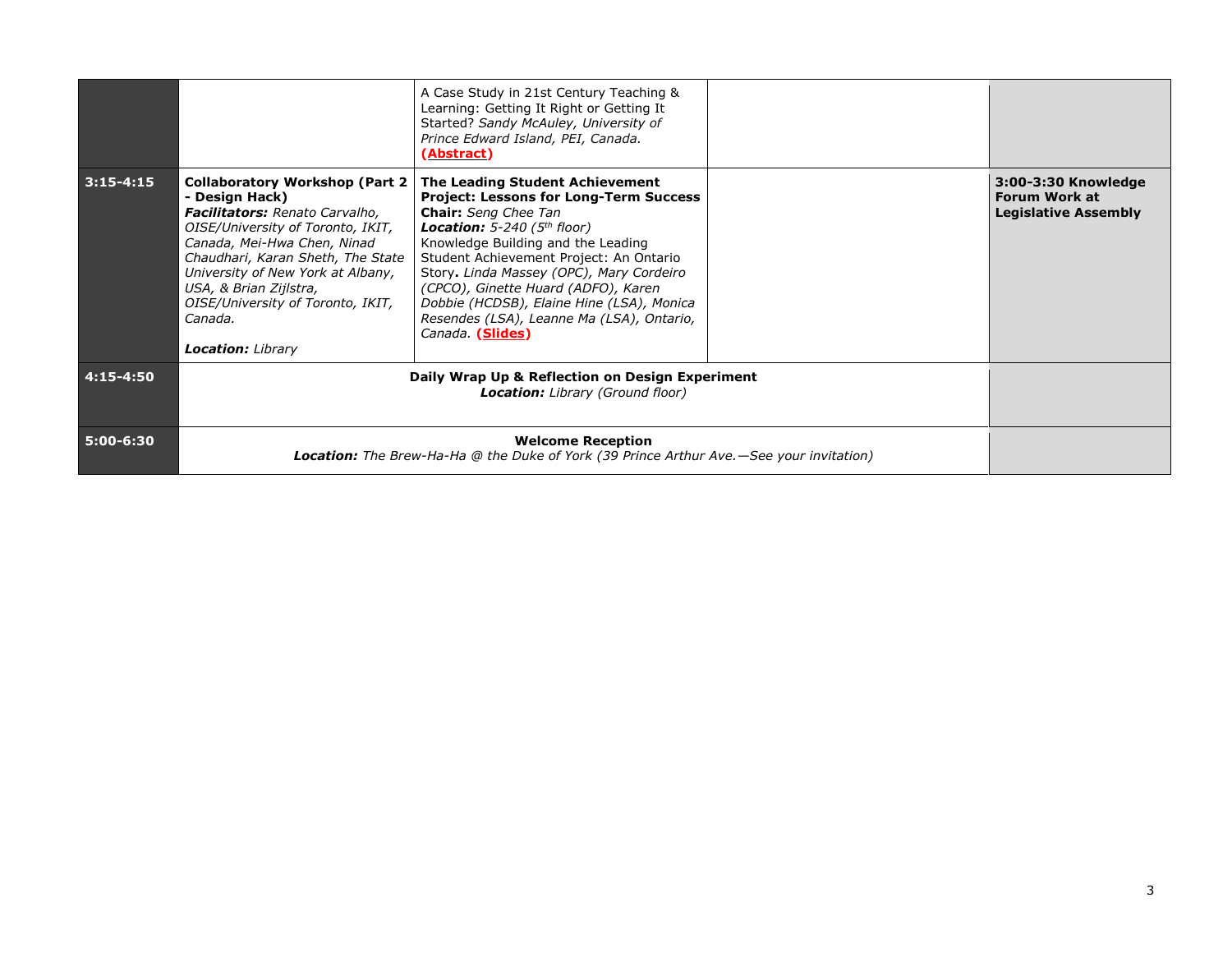# **DAY 2: Wednesday, August 15, 2018**

| Time         |                                                                                                                                                                                                                                                                                                                                                                                                                                                                                                                                                                                                                                                                                                                                                                                                                                                                                                                                                                                                             | <b>Design Experiment</b>                                                                                                                                                                                                                                                                                                                                                                                                                                                                                                                                                                                                                                                        |                                                                                                                                                                                                                                                                                                                                                                                                                                                                         |                                                                                                                                                               |  |  |
|--------------|-------------------------------------------------------------------------------------------------------------------------------------------------------------------------------------------------------------------------------------------------------------------------------------------------------------------------------------------------------------------------------------------------------------------------------------------------------------------------------------------------------------------------------------------------------------------------------------------------------------------------------------------------------------------------------------------------------------------------------------------------------------------------------------------------------------------------------------------------------------------------------------------------------------------------------------------------------------------------------------------------------------|---------------------------------------------------------------------------------------------------------------------------------------------------------------------------------------------------------------------------------------------------------------------------------------------------------------------------------------------------------------------------------------------------------------------------------------------------------------------------------------------------------------------------------------------------------------------------------------------------------------------------------------------------------------------------------|-------------------------------------------------------------------------------------------------------------------------------------------------------------------------------------------------------------------------------------------------------------------------------------------------------------------------------------------------------------------------------------------------------------------------------------------------------------------------|---------------------------------------------------------------------------------------------------------------------------------------------------------------|--|--|
| 8:30-9:00    |                                                                                                                                                                                                                                                                                                                                                                                                                                                                                                                                                                                                                                                                                                                                                                                                                                                                                                                                                                                                             | <b>Registration and Breakfast</b><br>Location: Library (Ground floor)                                                                                                                                                                                                                                                                                                                                                                                                                                                                                                                                                                                                           |                                                                                                                                                                                                                                                                                                                                                                                                                                                                         |                                                                                                                                                               |  |  |
| $9:00-9:15$  |                                                                                                                                                                                                                                                                                                                                                                                                                                                                                                                                                                                                                                                                                                                                                                                                                                                                                                                                                                                                             | $9:00-9:20$<br><b>Knowledge Building</b><br>Circle - Reflections on<br><b>Visit</b>                                                                                                                                                                                                                                                                                                                                                                                                                                                                                                                                                                                             |                                                                                                                                                                                                                                                                                                                                                                                                                                                                         |                                                                                                                                                               |  |  |
|              |                                                                                                                                                                                                                                                                                                                                                                                                                                                                                                                                                                                                                                                                                                                                                                                                                                                                                                                                                                                                             | <b>Parallel Sessions</b>                                                                                                                                                                                                                                                                                                                                                                                                                                                                                                                                                                                                                                                        |                                                                                                                                                                                                                                                                                                                                                                                                                                                                         |                                                                                                                                                               |  |  |
| $9:30-10:30$ | <b>Scalability and Sustainability of</b><br><b>Knowledge Building</b><br><b>Chairs:</b> Sandy McAuley<br>Location: Library (Ground floor)<br>Creating Cultural and Epistemic<br>Carryovers through Interplay of<br>Policy-Practice-Research to Sustain<br>Idea-centric Practices: A Principal's<br>Contribution. Chew Lee Teo,<br>National Institute of Education,<br>Edwin Chan, Teck Whye Secondary<br>School, Singapore. (Paper)<br>Knowledge Building and the<br>Practical Design Principles in the<br>Master Learning and Innovation of<br>Aeres Applied University. Lia<br>Spreeuwenberg, Frank de Jong,<br>Niek van Benthum, & Hennie van<br>Heijst, Aeres University of Applied<br>Sciences Wageningen,<br>Netherlands.<br>(Paper)(Slides)<br>Designing for Collective<br>Responsibility for Teacher<br>Learning. Deidre Wilson, Upper<br>Grand District School Board<br>(UGDSB), Ontario, Canada.<br>Knowledge Building Evaluation of<br>Programs. Cesar Nunes, University<br>of Campinas, Brazil. | <b>Promoting Productive Discourse</b><br><b>Chair:</b> Pirita Seitamaa-Hakkarainen<br><b>Location:</b> 5-240 ( $5th floor$ )<br>Offline Group-Level Knowledge Building<br>Discourse in a Large Community. Xueqi<br>Feng, Jan van Aalst, Carol K.K. Chan, The<br>University of Hong Kong, China. (Paper)<br>Multi-Modelling Dialogic Skills: The Use of<br>Multiple Resources to Support Classroom<br>Dialoque. Anja Skrepstad Amundrud,<br>University of Oslo, Norway. (Paper)<br>Promoting Students' Participation in<br>Classroom Discussions through Knowledge<br>Building Circle. Chaonghong Yin, Yibing<br>Zhang, Yujie Chen, Nanjing Normal<br>University, China. (Paper) | <b>Cultivating a Design Mindset</b><br><b>Chair:</b> Kwok-Wing Lai<br><b>Location:</b> 5-250 ( $5th floor$ )<br>Getting into Design Mode - Strategies for<br>Educators. Pieter Toth, Dundas Valley SS,<br>Hamilton Wentworth District School<br>Board (HWDSB), Ontario, Canada.<br>Building on Design Thinking: Pedagogical<br>challenges and Titanic solutions. Paul J.<br>McElheron, Center for Research &<br>Development, VIA Design & Business,<br>Denmark. (Paper) | 9:20-10:30 Knowledge<br><b>Building/Knowledge</b><br>Forum Work in OISE PC<br>Lab#2 ( $3rd$ Floor)<br>IKIT helpers: Monica and<br>Leanne<br>10:30-10:45 Break |  |  |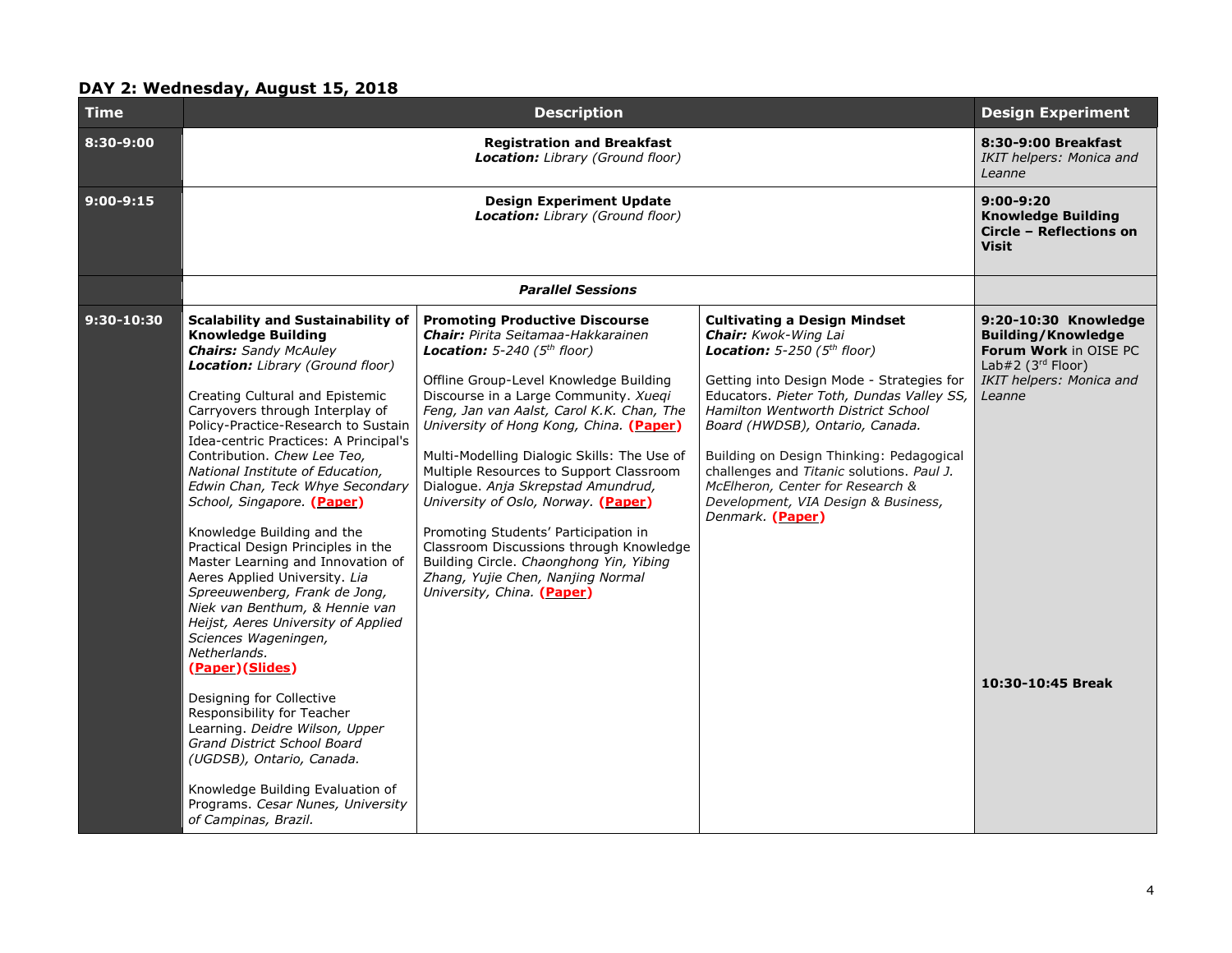| 10:45-11:45 | <b>Spreading Knowledge Building:</b><br><b>From Schools to Districts</b><br><b>Chair:</b> Thérèse Laferrière<br><b>Location:</b> Library (Ground floor)<br>Knowledge Building in Halton - A<br>Journey of Innovation - Creating<br>Lasting Cultures of Knowledge<br>Creation in Classrooms and<br>Schools. Rob Iannuzzi, Emily<br>Horner, & Lori Belford, Sam<br>Sherratt PS and PL Roberston PS,<br>Halton District School Board<br>(HDSB), Ontario, Canada.<br>(Slides)<br>Knowledge Building in Renfrew.<br>Lizanne Lacelle and Sherrie Wylie,<br><b>Renfrew County District School</b><br>Board (RCDSB), Ontario, Canada.<br>(Slides)<br>Knowledge Building in Hamilton -<br>From Two Schools to ONE School<br>Vision: A Knowledge Building<br>Journey. Em Del Sordo, Dundas<br>Valley SS, Hamilton-Wentworth<br>District School Board (HWDSB),<br>Ontario, Canada. (Slides)<br>Creating a Pervasive Knowledge<br>Building Culture: The Story of Sir<br>Ernest MacMillan Public School.<br>Karen Must, Sir Ernest MacMillan<br>PS, Halton District School Board<br>(HDSB), Ontario, Canada.<br>(Slides) | <b>Discourse Analysis</b><br><b>Chair:</b> Richard Reeve<br><b>Location:</b> 5-240 ( $5th floor$ )<br>How are Ideas Advanced?: A<br>Multifaceted Investigation of<br>Discourse in Knowledge<br>Building. Hyejin Park, Jianwei<br>Zhang, The State University of<br>New York at Albany, USA.<br>(Paper)<br>The Use of Knowledge Building<br>Scaffolds by Grade 7 Students.<br>Gaoxia Zhu, OISE/University of<br>Toronto, IKIT, Chew Lee Teo,<br>National Institute of Education,<br>Singapore, Ahmad Khanlari,<br>OISE/University of Toronto,<br>IKIT, Shahizah Bte Mohd, Ping<br>Yi Secondary School,<br>Singapore. (Paper)<br>The Impact of Brokers towards<br>Students' Knowledge Growth in<br>Knowledge Building. Yujie<br>Chen, Yibing Zhang,<br>Changhong Yin, Nanjing Normal<br>University, China. (Paper) | Improvable Ideas, Co-<br>invention, and Classroom<br><b>Perspectives</b><br><b>Chair:</b> Stefano Cacciamani<br>Location: $5-250$ ( $5th$ floor)<br>Growing a Culture of<br>Improvable ideas in a Grade 8<br>KB Classroom. Jason Frenza,<br>Halton Catholic District School<br>Board (HCDSB), Ontario,<br>Canada. (Slides)<br>Idea Generation and the<br>Shared Epistemic Object of<br>Knowledge in an Artifact-<br>Mediated Co-Invention<br>Project. Sini Riikonen, Pirita<br>Seitamaa-Hakkarainen, Kai<br>Hakkarainen, University of<br>Helsinki, Finland. (Paper)<br>(Slides)<br>Seeking Purpose Beyond<br>Learning as Knowledge<br>Building. Niall Mackinnon,<br>Avernish Prospect, United<br>Kingdom. (Paper) (Slides) | Journal of<br>Learning<br><b>Sciences</b><br>Webinar<br>Co-organizing the<br>Collective Journey<br>of Knowledge<br>Building with Idea<br>Thread Mapper.<br>Jianwei Zhang &<br>Mei-Hwa Chen, The<br>State University of<br>New York at<br>Albany, USA,<br>Katherine<br>Bielaczyc, Clark<br>University, USA,<br>Keith Sawyer,<br>University of North<br>Carolina at Chapel<br>Hill, USA.<br>(Journal draft<br>document) | 10:45-11:00 Research<br><b>Design Team</b><br><b>Intervention</b><br>Location:<br>5-230 (5 <sup>th</sup> floor)<br>11:45-12:00 Overview<br>of Visit to The Michener<br><b>Institute of Education</b><br>at University Health<br><b>Network</b><br>Location: $5-230$ ( $5th$<br>floor) |
|-------------|-------------------------------------------------------------------------------------------------------------------------------------------------------------------------------------------------------------------------------------------------------------------------------------------------------------------------------------------------------------------------------------------------------------------------------------------------------------------------------------------------------------------------------------------------------------------------------------------------------------------------------------------------------------------------------------------------------------------------------------------------------------------------------------------------------------------------------------------------------------------------------------------------------------------------------------------------------------------------------------------------------------------------------------------------------------------------------------------------------------|------------------------------------------------------------------------------------------------------------------------------------------------------------------------------------------------------------------------------------------------------------------------------------------------------------------------------------------------------------------------------------------------------------------------------------------------------------------------------------------------------------------------------------------------------------------------------------------------------------------------------------------------------------------------------------------------------------------------------------------------------------------------------------------------------------------|-----------------------------------------------------------------------------------------------------------------------------------------------------------------------------------------------------------------------------------------------------------------------------------------------------------------------------------------------------------------------------------------------------------------------------------------------------------------------------------------------------------------------------------------------------------------------------------------------------------------------------------------------------------------------------------------------------------------------------|-----------------------------------------------------------------------------------------------------------------------------------------------------------------------------------------------------------------------------------------------------------------------------------------------------------------------------------------------------------------------------------------------------------------------|---------------------------------------------------------------------------------------------------------------------------------------------------------------------------------------------------------------------------------------------------------------------------------------|
| 12:00-1:00  |                                                                                                                                                                                                                                                                                                                                                                                                                                                                                                                                                                                                                                                                                                                                                                                                                                                                                                                                                                                                                                                                                                             | <b>Pizza Lunch and Poster Session</b><br><b>Location:</b> Library (Ground floor)                                                                                                                                                                                                                                                                                                                                                                                                                                                                                                                                                                                                                                                                                                                                 |                                                                                                                                                                                                                                                                                                                                                                                                                                                                                                                                                                                                                                                                                                                             |                                                                                                                                                                                                                                                                                                                                                                                                                       | 12:00-12:30 Lunch in<br>Library                                                                                                                                                                                                                                                       |
|             | #13- The Intellectual Structure of Empirical Knowledge Building Studies Published in the Selected Journals from 2006 to<br>Taiwan. (Abstract)<br>#14- 5th Graders Building Knowledge in a Science Class. Pei-Yi Lin, Huang-Yao Hong, National Chengchi University,<br>#17- Knowledge Forum as Qualitative Research Platform. Yoshiaki Matsuzawa, Aoyama Gakuin University, Japan.<br>(Abstract)<br>#26- Designing for Knowledge Building: An Action Research Study in an Elementary Classroom. Robin Parker, University of<br>Calgary, Alberta, Canada. (Poster)                                                                                                                                                                                                                                                                                                                                                                                                                                                                                                                                            | 2017: A Co-citation Network Analysis. Ying-Tien Wu, National Central University; Kai-Yu Tang, Ming Chuan University,<br>Taiwan; Ching Sing Chai, Hong Kong Chinese University, China. (Poster)                                                                                                                                                                                                                                                                                                                                                                                                                                                                                                                                                                                                                   |                                                                                                                                                                                                                                                                                                                                                                                                                                                                                                                                                                                                                                                                                                                             |                                                                                                                                                                                                                                                                                                                                                                                                                       | 12:30-1:00<br><b>Walk/Transit to The</b><br><b>Michener Institute of</b>                                                                                                                                                                                                              |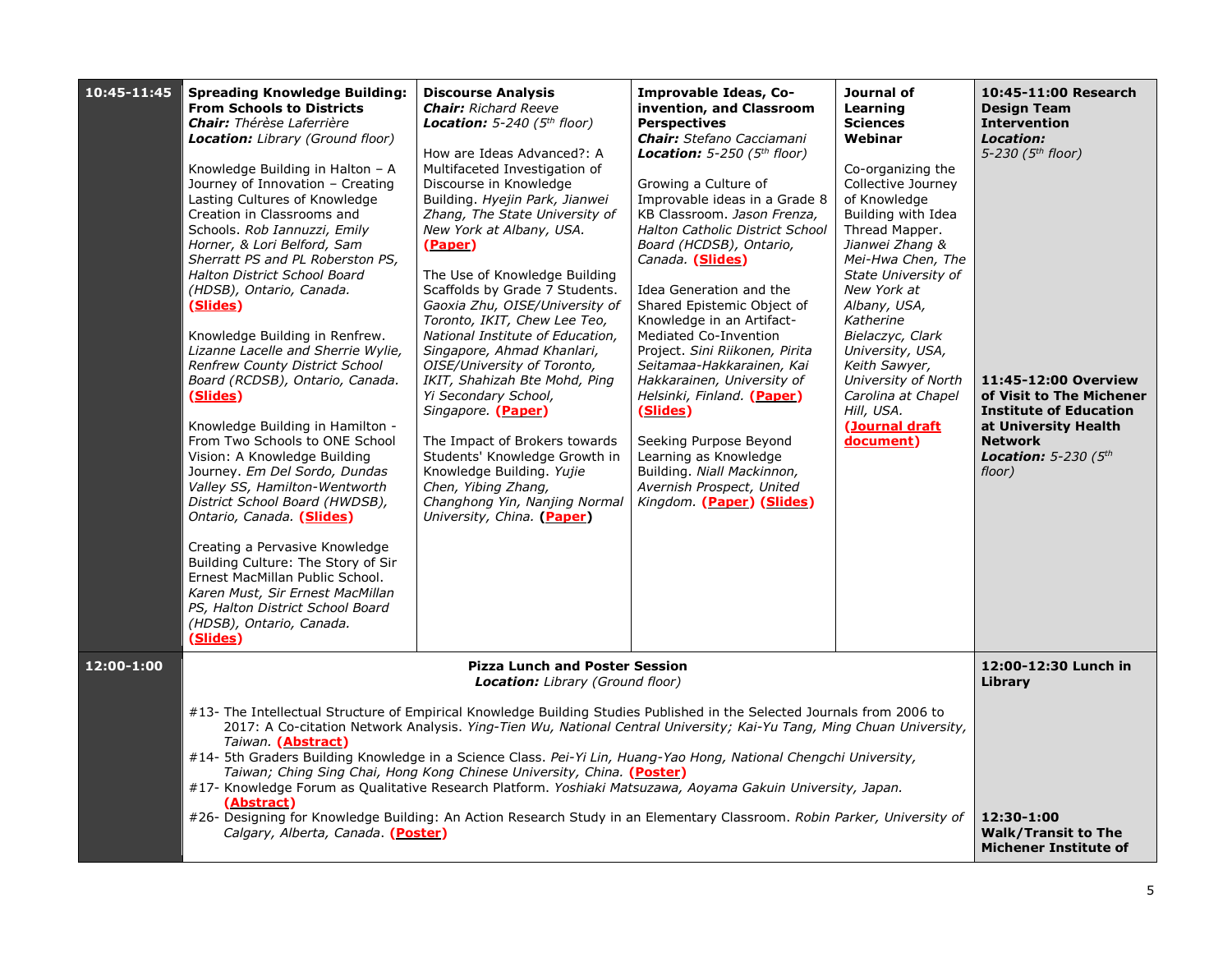| #30- The 'Progressive Design Method' Development: How to Promote Students' Participation in Blended University Courses.<br>Stefano Cacciamani, University of Valle d'Aosta, Italy. (Poster)                                            | <b>Education at University</b><br><b>Health Network</b> |
|----------------------------------------------------------------------------------------------------------------------------------------------------------------------------------------------------------------------------------------|---------------------------------------------------------|
| #31- Exploring Novice Teachers' Reflections and Design Practices on Knowledge-Building in Junior High School Classrooms.<br>Pei-Yi Lin, National Chengchi University, Taiwan; Yu-Hui Chang, Bodong Chen, University of Minnesota, USA. |                                                         |
| (Poster)                                                                                                                                                                                                                               |                                                         |
| #37- Knowledge Building and Vocabulary Growth in English: A Case Study. Ahmad Khanlari, Gaoxia Zhu, OISE/University<br>of Toronto, IKIT, Canada; Chew Lee Teo, National Institute of Education, Singapore. (Abstract)                  |                                                         |
| #39- Knowledge Improvement Cycle and Map: Scaffolding the Grasp of the KB Principle, Improvable Ideas, Through<br>Visualizations. David Groos, University of Minnesota, Minneapolis Public Schools; Bodong Chen, University of         |                                                         |
| Minnesota, USA. (Abstract)                                                                                                                                                                                                             |                                                         |
| #41- Knowledge Building and Professional Learning. Rema Passarelli, OISE/University of Toronto, Canada. (Abstract)                                                                                                                     |                                                         |
| #50- Lens of a Knowledge Building Practitioner: Enhancing Teaching and Learning of Music. Melvin Chan, Anthony Hong                                                                                                                    |                                                         |
| Chua, Teck Whye Secondary, Chew Lee Teo, National Institute of Education, Singapore. (Abstract)<br>#59- Engaging Students in Authentic Science Through Knowledge Building Using Virtual World. Min Lee, The University of              |                                                         |
| Hong Kong, China. (Poster)                                                                                                                                                                                                             |                                                         |
| #60- Extending Knowledge Building Discourses Through Cross Community Collaborations. Guangji Yuan, Jianwei Zhang,                                                                                                                      |                                                         |
| University at Albany, The State University of New York at Albany, USA. (Abstract)                                                                                                                                                      |                                                         |
| #63- Knowledge Building in a Parenting Education Community. Qian Jie, School of Education, Nanjing Normal University,                                                                                                                  |                                                         |
| China. (Poster)                                                                                                                                                                                                                        |                                                         |
| #73- Knowledge Building: Indices of Impacting Builders to Assess the Collective Cognitive Responsibility. Calixto Gutiérrez-                                                                                                           |                                                         |
| Braojos, University of Granada, Spain; Leanne Ma, OISE/University of Toronto, IKIT; Jesús Montejo-Gámez,                                                                                                                               |                                                         |
| University of Granada, Spain; Bodong Chen, University of Minnesota, USA. (Poster)                                                                                                                                                      |                                                         |
| #74- Knowledge Building Research: Transience, Continuance and Core Authors. Calixto Gutiérrez-Braojos, Jesús Montejo-<br>Gámez, Fátima Poza-Vilches, University of Granada, Spain. (Poster)                                            |                                                         |
| #76- Contribution to the Archaeoschool Virtual Museum Through the Incorporation of a Baroque Hall with Representative                                                                                                                  |                                                         |
| Objects from the Cholula Area, located in Puebla, Mexico. Oscar Hernandez, Iris Caballero, Karina Ramos, San Diego<br>School A.C., Mexico. (Abstract)                                                                                  |                                                         |
| #78- Knowledge Forum® as Knowledge Development Environment in a Community of Practice. Gerrit Veldman, Frank de                                                                                                                        |                                                         |
| Jong, Aeres University of Applied Sciences Wageningen, Netherlands. (Poster)                                                                                                                                                           |                                                         |
|                                                                                                                                                                                                                                        |                                                         |

|               | <b>Parallel Sessions</b>                                                                                                                                                                                                                                                                                                                                                               |                                                                                                                                                                                                                                                                                                                                                                                                                                                                                   |                                                                                                                  |
|---------------|----------------------------------------------------------------------------------------------------------------------------------------------------------------------------------------------------------------------------------------------------------------------------------------------------------------------------------------------------------------------------------------|-----------------------------------------------------------------------------------------------------------------------------------------------------------------------------------------------------------------------------------------------------------------------------------------------------------------------------------------------------------------------------------------------------------------------------------------------------------------------------------|------------------------------------------------------------------------------------------------------------------|
| $1:00 - 2:00$ | Knowledge Building Analytics: From Analysis to<br><b>Actionable Insights. (Part 1) (Summary)</b><br><b>Chair:</b> Chin-Chung Tsai<br>Facilitators: Bodong Chen, Gaoxia Zhu, Yu-Hui Chang<br><b>Location:</b> Library (Ground floor)<br>Introduction: History and Challenge. Bodong Chen,<br>University of Minnesota, USA, Gaoxia Zhu, OISE/University<br>of Toronto, IKIT, Canada.     | <b>Crossing Boundaries: Knowledge Building Across and</b><br><b>Beyond the Curriculum</b><br><b>Chair:</b> Kate Bielaczyc<br><b>Location:</b> 5-240 ( $5th floor$ )<br>Knowledge Building as a Way of Classroom Life! Emily Horner<br>and Lori Belford, Sam Sherratt PS and PL Roberston PS,<br>Halton District School Board (HDSB), Ontario, Canada.<br>(Slides)                                                                                                                 | 1:00-4:00 Visit and<br><b>Knowledge Forum Work</b><br>at The Michener<br><b>Institute of Education</b><br>at UHN |
|               | Measuring Innovation in Knowledge Building Communities.<br>Leanne Ma, OISE/University of Toronto, IKIT, Canada.<br>Idea Diversity Index. Ahmad Khanlari, OISE/University of<br>Toronto, IKIT, Canada.<br>Facilitating Identification of Promising Ideas Through<br>Analytics and Machine Learning. Seng Chee Tan, & Alwyn<br>Vwen Yen Lee, National Institute of Education, Singapore. | Citizens in the Making: An Interdisciplinary Knowledge<br>Building Approach in Citizenship Education. Melvin Chan,<br>Anthony Hong Chua, Teck Whye Secondary School, Chew Lee<br>Teo, National institute of Education, Singapore. (Paper)<br>An Integrated Inguiry about Energy and Environmental<br>Issues in a Grade 5 Classroom. Derya Kici, OISE/University<br>of Toronto, IKIT, Tanya Demjanenko, Dr. Eric Jackman<br>Institute of Child Study Lab School, Montana Kleinman, |                                                                                                                  |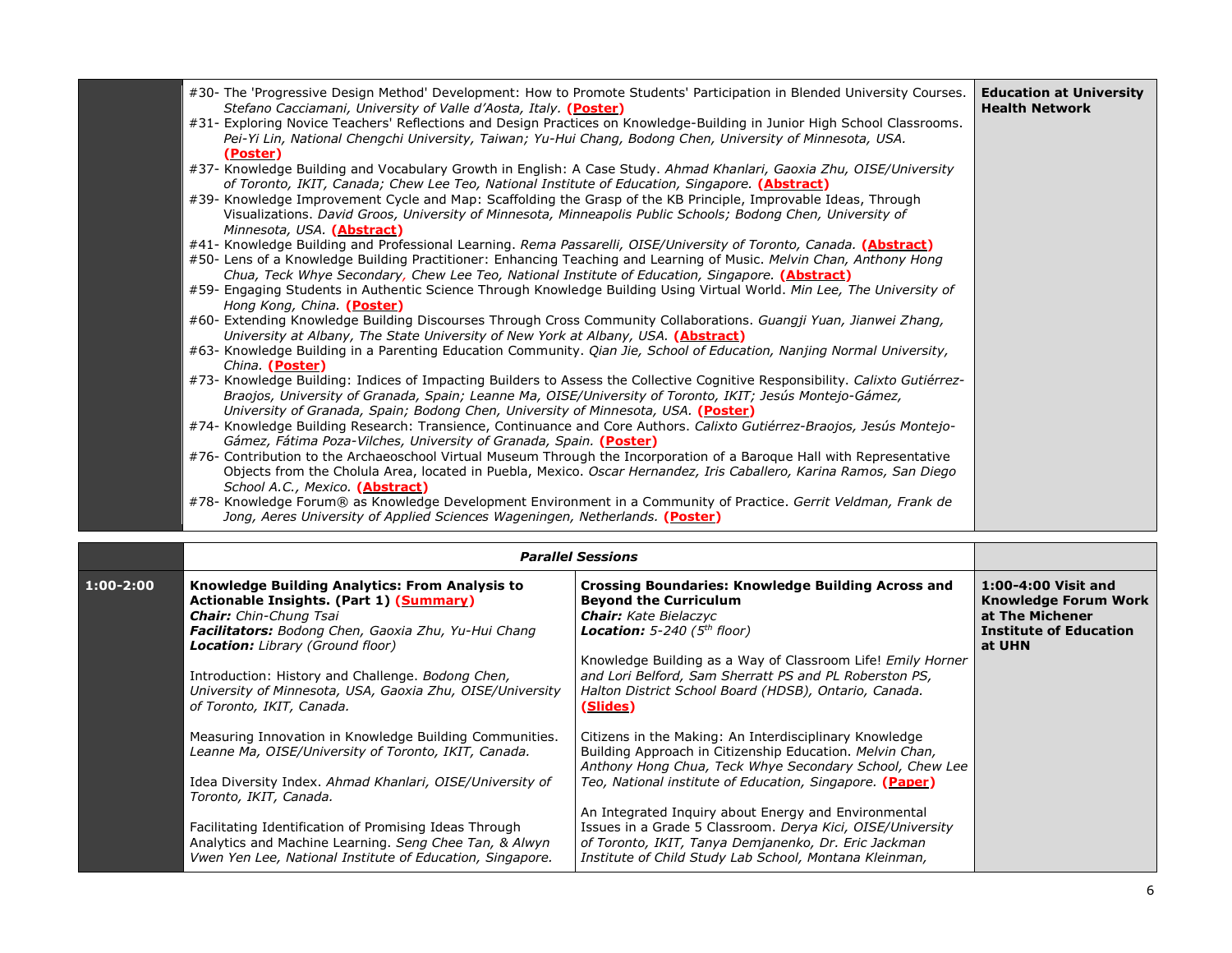|               | Exploring How Emotions Interact with Idea Improvement in<br>Knowledge Building Circles. Gaoxia Zhu, & Stacy Costa,<br>OISE/University of Toronto, IKIT, Canada, Wanli Xing, & Bo<br>Pei, Texas Tech University, USA.<br>Identifying Idea Friends. Xueqi Feng, University of Hong<br>Kong, Hong Kong.           | University of Toronto, Jianwei Zhang, The State University of<br>New York at Albany, USA. (Paper)                                                                                                                                                                                                                                                                                                                                                                                                                                                                                                                                                                                                                                                                                                                                                                                                                                                                                                                                                                                                              |  |
|---------------|----------------------------------------------------------------------------------------------------------------------------------------------------------------------------------------------------------------------------------------------------------------------------------------------------------------|----------------------------------------------------------------------------------------------------------------------------------------------------------------------------------------------------------------------------------------------------------------------------------------------------------------------------------------------------------------------------------------------------------------------------------------------------------------------------------------------------------------------------------------------------------------------------------------------------------------------------------------------------------------------------------------------------------------------------------------------------------------------------------------------------------------------------------------------------------------------------------------------------------------------------------------------------------------------------------------------------------------------------------------------------------------------------------------------------------------|--|
| $2:15 - 3:15$ | <b>Knowledge Building Analytics: From Analysis to</b><br><b>Actionable Insights. (Part 2)</b><br>Chair: Huang-Yao Hong<br>Facilitators: Bodong Chen, Gaoxia Zhu, Yu-Hui Chang<br><b>Location:</b> Library (Ground floor)<br>Collaborative design session to advance themes of<br>Knowledge Building analytics. | <b>Crossing Boundaries and Bringing Communities</b><br>Together<br><b>Chair:</b> Yibing Zhang<br><b>Location:</b> 5-240 ( $5th$ floor)<br>Cross-Continent Collaboration - An Experiment with Two<br>Cultural Marketing Classes in Ontario and Singapore. Pieter<br>Toth, Dundas Valley SS, Hamilton-Wentworth District School<br>Board (HWDSB), Ontario, Canada; Melvin Chan, Anthony<br>Hong Chua, Teck Whye Secondary School, MOE, Chew Lee<br>Teo, National institute of Education, Singapore.<br>Learning from Cross-Boundaries in Knowledge Building<br>Communities with the Support of Idea Thread Mapper.<br>Guangji Yuan, Jianwei Zhang, Mei-Hwa Chen, The State<br>University of New York at Albany, USA, Patricia Gagnon,<br>Stacy Kirk, Guilderland Elementary School, USA. (Paper)<br>One Bloody Thing After Another: Barriers to Knowledge<br>Building among Hematopathology Residents in Two<br>Countries. Rumina Musani, Toronto General<br>Hospital/University of Toronto /University Health Network,<br>Donald N. Philip, Toronto Rehabilitation Research Centre,<br>Canada. (Paper) (Slides) |  |
| $3:15-4:15$   | <b>Global Innovation Network: The Leadership Factor</b><br><b>Chair:</b> Ann Russell<br>Location: Library (Ground floor)                                                                                                                                                                                       | <b>STEM, Robotics, and Networked Schools</b><br><b>Chair:</b> Fernando Diaz del Castillo<br><b>Location:</b> 5-240 ( $5th floor$ )                                                                                                                                                                                                                                                                                                                                                                                                                                                                                                                                                                                                                                                                                                                                                                                                                                                                                                                                                                             |  |
|               | Thérèse Laferrière, Université Laval, Quebec, Canada.                                                                                                                                                                                                                                                          | How Knowledge Forum Enhances the Math Classroom!<br>Darlene Martin, St. Anne Catholic PS, Halton Catholic District                                                                                                                                                                                                                                                                                                                                                                                                                                                                                                                                                                                                                                                                                                                                                                                                                                                                                                                                                                                             |  |
|               | Cesar Nunes, University of Campinas, Brazil.                                                                                                                                                                                                                                                                   | School Board (HCDSB), Ontario, Canada.                                                                                                                                                                                                                                                                                                                                                                                                                                                                                                                                                                                                                                                                                                                                                                                                                                                                                                                                                                                                                                                                         |  |
|               | Linda Massey (OPC), Mary Cordeiro (CPCO), Ginette Huard<br>(ADFO), Ontario, Canada.                                                                                                                                                                                                                            | Project Innovation - Math and Robotics. Suzie Milinovich,<br>Tiffany Hills PS, Hamilton Wentworth District School Board<br>(HWDSB), and Ahmad Khanlari, OISE/University of Toronto,                                                                                                                                                                                                                                                                                                                                                                                                                                                                                                                                                                                                                                                                                                                                                                                                                                                                                                                            |  |
|               | Chew Lee Teo, National Institute of Education, Singapore.                                                                                                                                                                                                                                                      | IKIT, Canada.                                                                                                                                                                                                                                                                                                                                                                                                                                                                                                                                                                                                                                                                                                                                                                                                                                                                                                                                                                                                                                                                                                  |  |
|               |                                                                                                                                                                                                                                                                                                                | Sphero Innovation Network - An Experiment in Cross-School<br>Collaboration. Emily Horner and Lori Belford, Sam Sherratt<br>PS and PL Robertson PS, Halton District School Board<br>(HDSB), Ontario, Canada. (Slides)                                                                                                                                                                                                                                                                                                                                                                                                                                                                                                                                                                                                                                                                                                                                                                                                                                                                                           |  |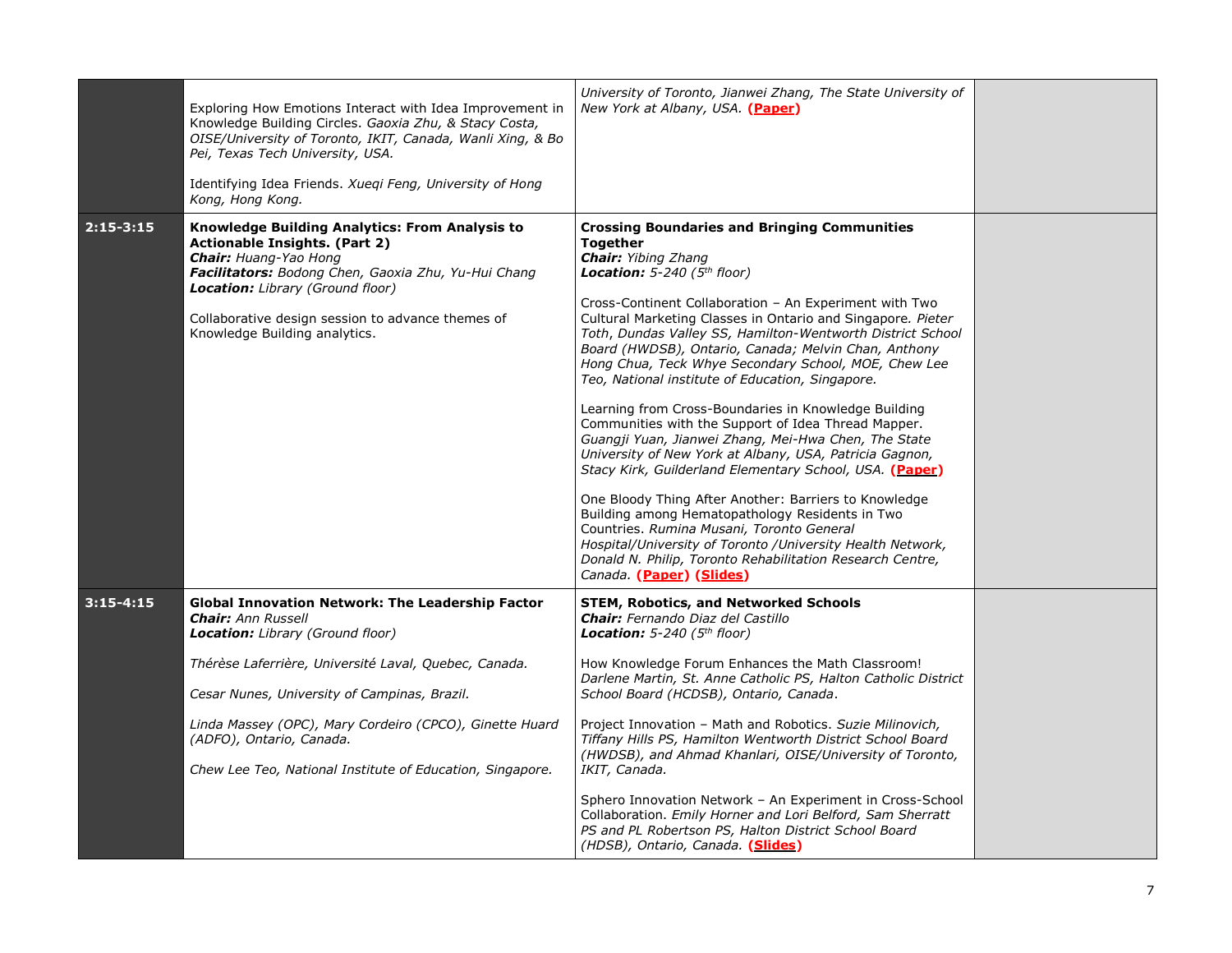### **4:15-4:45 Daily Wrap Up & Reflection on Design Experiment**

*Location: Library (Ground floor)*

### **DAY 3: Thursday, August 16, 2018**

| <b>Time</b>  |                                                                                                                                                                                                                                                                                                                                                                                                                                                                                                                                                                   | <b>Design Experiment</b>                                                                                                                                                                                                                                                                                                                                                                                                                                                                                                                                                                                                                                              |                                                                                                                                                                                                                                                                                                                                                                                                                                                                                                                                                                                                                                                                                                                                                                     |                                                                                                                                                                                                 |
|--------------|-------------------------------------------------------------------------------------------------------------------------------------------------------------------------------------------------------------------------------------------------------------------------------------------------------------------------------------------------------------------------------------------------------------------------------------------------------------------------------------------------------------------------------------------------------------------|-----------------------------------------------------------------------------------------------------------------------------------------------------------------------------------------------------------------------------------------------------------------------------------------------------------------------------------------------------------------------------------------------------------------------------------------------------------------------------------------------------------------------------------------------------------------------------------------------------------------------------------------------------------------------|---------------------------------------------------------------------------------------------------------------------------------------------------------------------------------------------------------------------------------------------------------------------------------------------------------------------------------------------------------------------------------------------------------------------------------------------------------------------------------------------------------------------------------------------------------------------------------------------------------------------------------------------------------------------------------------------------------------------------------------------------------------------|-------------------------------------------------------------------------------------------------------------------------------------------------------------------------------------------------|
| 8:30-9:00    |                                                                                                                                                                                                                                                                                                                                                                                                                                                                                                                                                                   | $8:30-9$ Breakfast -<br>Library at OISE<br>IKIT helpers: Gaoxia +<br>Monica                                                                                                                                                                                                                                                                                                                                                                                                                                                                                                                                                                                           |                                                                                                                                                                                                                                                                                                                                                                                                                                                                                                                                                                                                                                                                                                                                                                     |                                                                                                                                                                                                 |
| $9:00-9:20$  |                                                                                                                                                                                                                                                                                                                                                                                                                                                                                                                                                                   | 9:00-9:20 Knowledge<br><b>Building Circle -</b><br><b>Reflection on Visit</b>                                                                                                                                                                                                                                                                                                                                                                                                                                                                                                                                                                                         |                                                                                                                                                                                                                                                                                                                                                                                                                                                                                                                                                                                                                                                                                                                                                                     |                                                                                                                                                                                                 |
|              |                                                                                                                                                                                                                                                                                                                                                                                                                                                                                                                                                                   | <b>Parallel Sessions</b>                                                                                                                                                                                                                                                                                                                                                                                                                                                                                                                                                                                                                                              |                                                                                                                                                                                                                                                                                                                                                                                                                                                                                                                                                                                                                                                                                                                                                                     |                                                                                                                                                                                                 |
| $9:30-10:30$ | Analyse-Reflect-with-Technology:<br><b>Knowledge Building &amp; Learning</b><br><b>Analytics in Curriculum, Pedagogy</b><br>and Assessment of 21st Century<br>Competencies. (Part 1). (Summary)<br><b>Chair:</b> Chriss Bogert<br>Location: Library (Ground floor)<br>Research-Teacher Team from Singapore.<br>Chew Lee Teo, National Institute of<br>Education, Melvin Chan, Anthoy Chua,<br>Teck Whye Secondary, Singapore.<br>Research-Teacher Team from Hong<br>Kong. Carol K. K. Chan, Xueqi Feng,<br>Yuyao Tong, The University of Hong<br>Kong, Hong Kong. | Designs to Foster KB Discourse and<br><b>Metadiscourse</b><br><b>Chair:</b> Donald Neil Philip<br><b>Location:</b> 5-240 ( $5th floor$ )<br>Collaborative Annotations in Knowledge<br>Forum: How to Transform Knowledge &<br>"Static" Learning with Students. Stacy<br>Costa, OISE/University of Toronto, IKIT,<br>Canada. (Summary)<br>Designs for Visualizing Emergent Trends<br>in Ideas during Community Knowledge<br>Advancement. Leanne Ma,<br>OISE/University of Toronto, IKIT,<br>Canada. (Paper)<br>Emerging Concepts for Co-Designing<br>Technology for Dialogic Practices - the<br>case with Talkwall. Ole Smørdal,<br>University of Oslo, Norway. (Paper) | <b>Schoolwide Cultures for Idea</b><br>Improvement<br><b>Chair:</b> Cesar Nunes<br><b>Location:</b> 5-250 ( $5th floor$ )<br>Knowledge Building Buddies - Growing<br>Connections Between Students within<br>a School. Lorellie Munson, Stephanie<br>DiMascio, and Stephanie Dodaro,<br>Mackenzie Glen PS, York Region<br>District School Board (YRDSB),<br>Ontario, Canada.<br>Transformation of Teachers through<br>Knowledge Building: Utilizing a<br>"Growth Mindset" in a Secondary<br>School. Derya Kici, Marlene<br>Scardamalia, OISE/University of<br>Toronto, IKIT, Canada. (Paper)<br>Growing KB Networks from the Ground<br>Up - An Ontario Story. Allie Jarvis,<br>Pieter Toth, Hamilton-Wentworth<br>District School Board (HWDSB),<br>Ontario, Canada. | 9:20-10:30 Work on<br><b>Knowledge</b><br><b>Building/Knowledge</b><br><b>Forum</b><br><b>Location: OISE PC</b><br>Lab#2 $(3rd$ Floor)<br>IKIT helpers: Gaoxia +<br>Monica<br>10:30-10:45 Break |
| 10:45-11:45  | Analyse-Reflect-with-Technology:<br><b>Knowledge Building &amp; Learning</b><br><b>Analytics in Curriculum, Pedagogy</b><br>and Assessment of 21 <sup>st</sup> Century<br>Competencies. (Part 2).                                                                                                                                                                                                                                                                                                                                                                 | Knowledge Building, Anytime,<br>Anvwhere<br>Chair: Yoshiaki Matsuzawa<br><b>Location:</b> 5-240 ( $5th floor$ )                                                                                                                                                                                                                                                                                                                                                                                                                                                                                                                                                       | <b>Knowledge Building and</b><br><b>Professional Learning</b><br>Facilitator: Mireia Montane<br><b>Location:</b> 5-250 ( $5th floor$ )                                                                                                                                                                                                                                                                                                                                                                                                                                                                                                                                                                                                                              | $10:45 - 11:00 -$<br><b>Research Design</b><br><b>Team Intervention</b><br>11:00-12:00 Work on<br>KB/KF                                                                                         |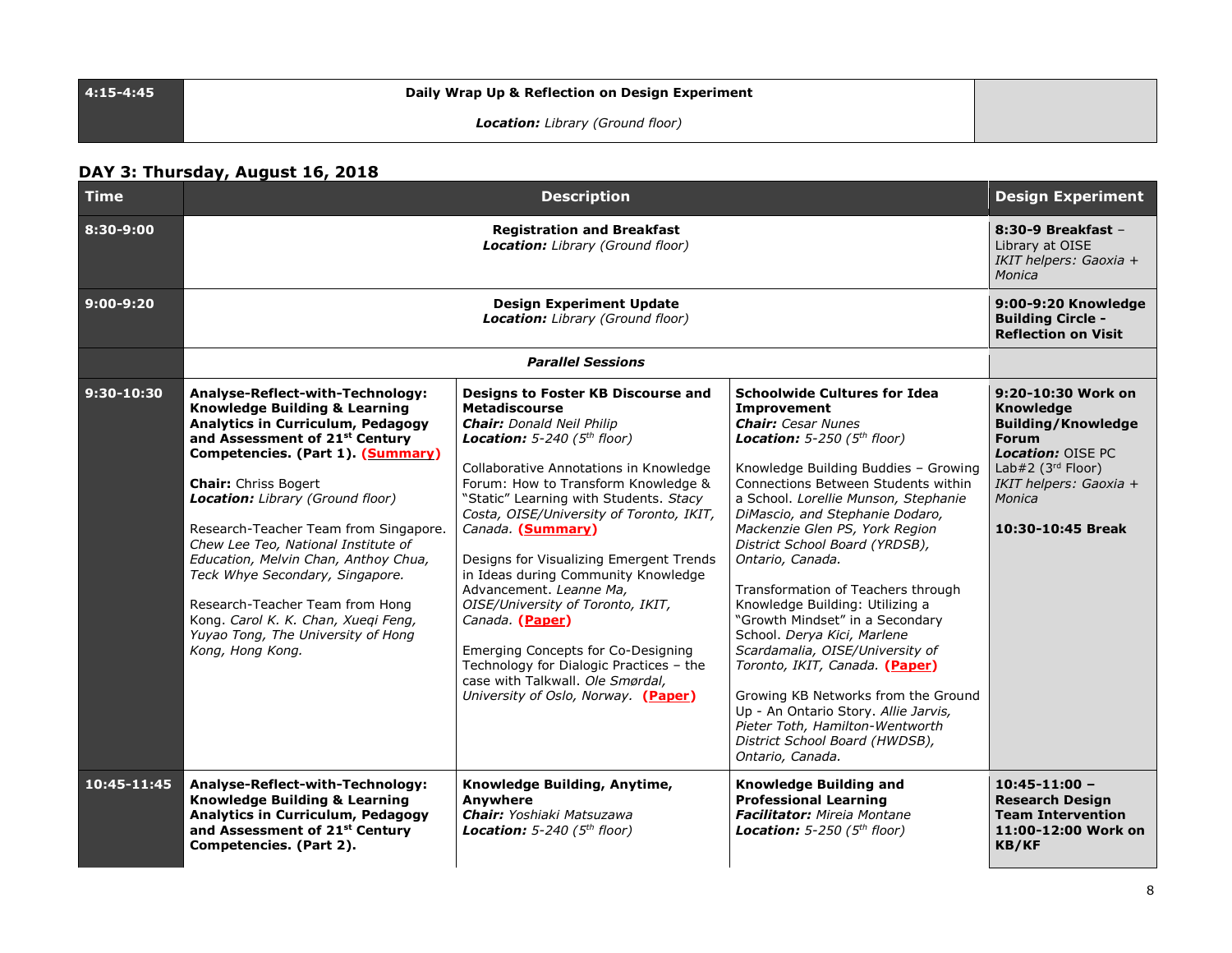|               | <b>Chair: Ying-Tien Wu</b><br><b>Location:</b> Library (Ground floor)<br>Research-Teacher Team from Minnesota.<br>David Groos, Bodong Chen, University of<br>Minnesota, USA.                                                        | Towards the Realization of a Mobile<br>Extended Knowledge Building<br>Community, Robert Huang,<br>OISE/University of Toronto, IKIT,<br>Canada. (Paper)<br>Mobile Knowledge Building: Toward a                                                                                                                                                                                                                                                                                                                                                                                                                                                                                                                                                                                           | You are a Knowledge Builder! Lessons<br>Learned from the Field, Glenn Wagner,<br>Upper Grand District School Board<br>(UGDSB), Ontario, Canada. | <b>Location: OISE PC</b><br>Lab#2 $(3rd Floor)$                                                                                                                  |
|---------------|-------------------------------------------------------------------------------------------------------------------------------------------------------------------------------------------------------------------------------------|-----------------------------------------------------------------------------------------------------------------------------------------------------------------------------------------------------------------------------------------------------------------------------------------------------------------------------------------------------------------------------------------------------------------------------------------------------------------------------------------------------------------------------------------------------------------------------------------------------------------------------------------------------------------------------------------------------------------------------------------------------------------------------------------|-------------------------------------------------------------------------------------------------------------------------------------------------|------------------------------------------------------------------------------------------------------------------------------------------------------------------|
|               | Research-Teacher Team from Ontario.<br>Suzana Milinovich, Tiffany Hills PS,<br>Hamilton-Wentworth District School                                                                                                                   | New Conceptual Framework, Joel Wiebe,<br>OISE/University of Toronto, IKIT,<br>Canada (Paper)                                                                                                                                                                                                                                                                                                                                                                                                                                                                                                                                                                                                                                                                                            |                                                                                                                                                 | 11:15-12:00:<br><b>Research Design</b><br><b>Team Intervention</b>                                                                                               |
|               | Board (HWDSB), Ahmad Khanlari,<br>Leanne Ma, Monica Resendes,<br>OISE/University of Toronto, IKIT,<br>Canada.                                                                                                                       | Taking Knowledge Building and<br>Mathematics Outside, Sherrie Wylie,<br>Cobden PS, Renfrew County District<br>School Board (RCDSB), Ontario, Canada.                                                                                                                                                                                                                                                                                                                                                                                                                                                                                                                                                                                                                                    |                                                                                                                                                 | IKIT helpers: Renato +<br><b>Stacey</b>                                                                                                                          |
| 11:45-1:45    | Lunch on your own<br>(see KBSI2018 community for info on local restaurants)                                                                                                                                                         |                                                                                                                                                                                                                                                                                                                                                                                                                                                                                                                                                                                                                                                                                                                                                                                         |                                                                                                                                                 |                                                                                                                                                                  |
|               | <b>Parallel Sessions</b>                                                                                                                                                                                                            |                                                                                                                                                                                                                                                                                                                                                                                                                                                                                                                                                                                                                                                                                                                                                                                         |                                                                                                                                                 |                                                                                                                                                                  |
| $1:45 - 2:45$ | Idea Thread Mapper Workshop -<br><b>Teacher &amp; Engineer Design Hack.</b><br>Facilitators: Jianwei Zhang, Mei-Hwa<br>Chen, The State University of New York<br>at Albany, USA. (Paper)<br><b>Location:</b> Library (Ground floor) | <b>Building Epistemic Agency through</b><br><b>Risk-Taking with Ideas</b><br><b>Chair:</b> Mercè Bernaus<br><b>Location:</b> 5-240 ( $5th$ floor)<br>Learning from the Knowledge Builders:<br>Students Making Sense of the Change to<br>a Classroom Knowledge Building<br>Community. Kate Bielaczyc, Hiatt Center<br>for Urban Education, Clark University,<br>USA. (Paper)<br>Fostering Student Voice and Epistemic<br>Agency through Knowledge Building.<br>Pieter Toth, Dundas Valley SS, Hamilton-<br>Wentworth District School Board<br>(HWDSB), Leanne Ma, OISE/University<br>of Toronto, Canada. (Paper) (Slides)<br>Professional Learning and Development<br>Communities: Council of Europe's<br>Teacher Education Programme, Pascale<br>Mompoint-Gaillard, Strasbourg, France. |                                                                                                                                                 | 1:00-2:00 - Reflect on<br><b>Ideas and Plan for</b><br><b>Final Presentation</b><br>Location: 5th floor,<br>Room 5-230<br>IKIT helpers: Renato +<br><b>Stacy</b> |
| $3:00 - 4:00$ | Design Challenges. Teacher &<br><b>Engineer Design Hack</b><br>Facilitators: Mei-Hwa Chen, Ole<br>Smørdal, Yoshiaki Matsuzawa.                                                                                                      | <b>Towards Inclusive Classrooms</b><br><b>Chair:</b> Frank de Jong<br><b>Location:</b> 5-240 ( $5th$ floor)                                                                                                                                                                                                                                                                                                                                                                                                                                                                                                                                                                                                                                                                             | <b>Designing Curricula and Ubiquitous</b><br><b>Learning Resources</b><br><b>Chair:</b> Kai Hakkarainen<br>Location: $5-250$ ( $5th$ floor)     |                                                                                                                                                                  |